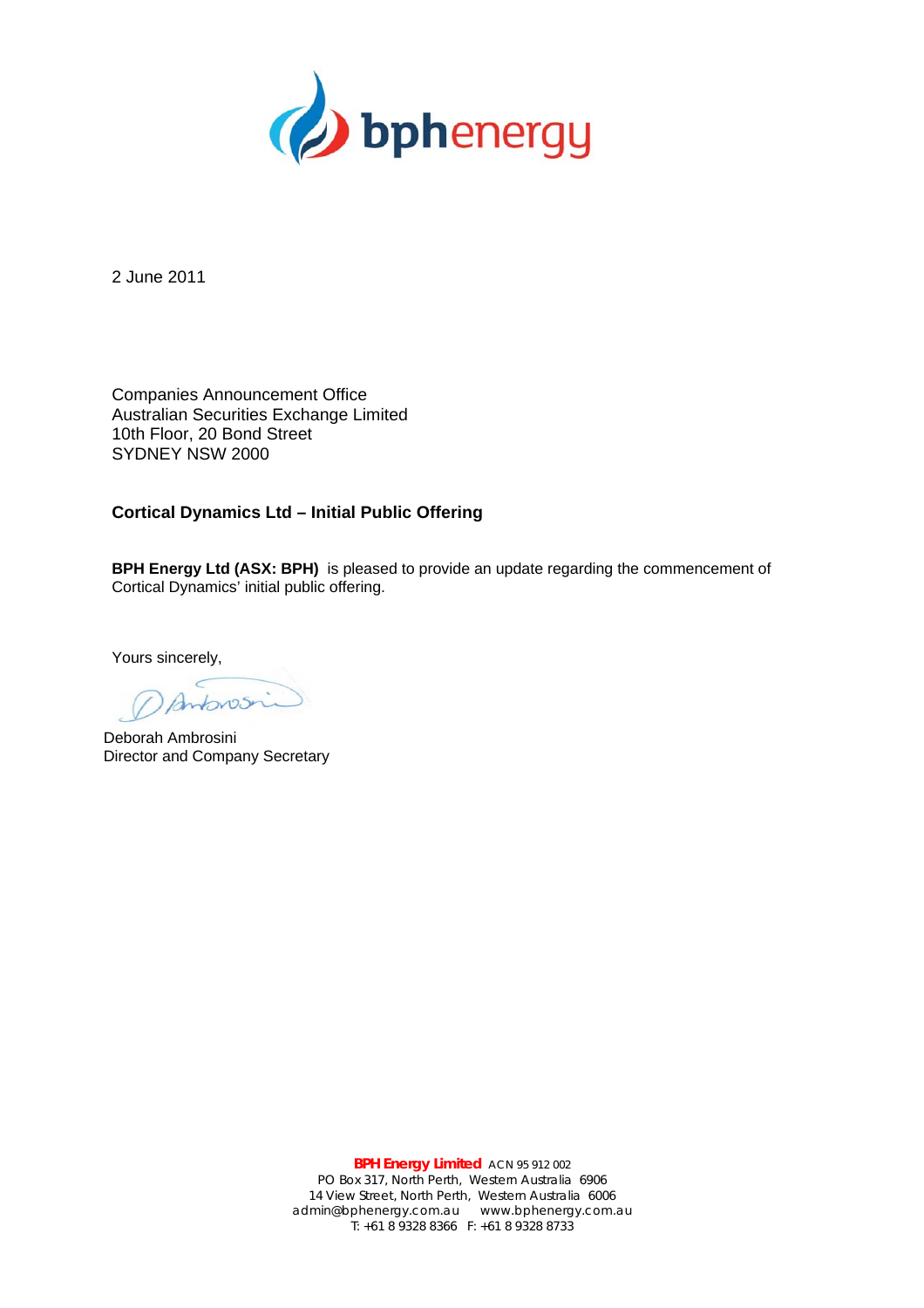

2 June 2011

Companies Announcements Office Australian Securities Exchange Limited  $10^{th}$  Floor, 20 Bond Street SYDNEY NSW 2000

Dear Investor,

## **Initial Public Offering – Cortical Dynamics Ltd**

Cortical Dynamics Ltd ("**Cortical Dynamics**") is pleased to announce that it has today lodged a prospectus with the Australian Securities and Investment Commission ("**ASIC"**) and is intending to apply for admission of its securities to the official list of the Australian Securities Exchange.

**Cortical Dynamics will offer of up to 10 million Shares at an issue price of \$0.20 per Share together with one (1) free attaching Option exercisable at \$0.20 on or before 30 June 2012 for every one (1) Share issued, to raise up to \$2 million.** 

**Oversubscriptions of up to a further 10 million Shares at an issue price of \$0.20 per Share together with one (1) free attaching Option exercisable at \$0.20 on or before 30 June 2012 for every one (1) Share issued, to raise up to a further \$2 million may be accepted**.

Cortical Dynamics is an Australian company which was incorporated in 2004 to commercialise technology developed at Swinburne University of Technology, Melbourne. Research managed by Associate Professor David Liley led to the invention of a new methodology of brain function monitoring using an algorithm to measure direct physiological responses and give real time feedback. The methodology was initially applied to monitoring the depth of anaesthesia and the BAR monitoring system was developed.

The differentiating feature of the BAR monitoring system is that its underpinning algorithm utilises advances in our understanding of how the brain's electrical activity is produced and how it is affected by anaesthetic and sedative agents and has the potential to enhance patient care and reduce hospital costs through a reduction in drug usage and a faster bed turn around in the theatre and post-operative recovery rooms. The BAR objective is to reduce the risk of post-operative medical conditions and care demands.

Based on the current electroencephalography (EEG) applications to date, three main applications for the BAR monitoring system have been identified. These are:

> patient monitoring by trained staff in hospital wards, operating theatres or research laboratories;

> > **Cortical Dynamics Ltd**  ACN 107 557 620 PO box 317, North Perth, WA, 6906 14 View Street, North Perth, Western Australia T: +61 8 9328 8366 F: +61 8 9328 8733 contact@corticaldynamics.com www.corticaldynamics.com